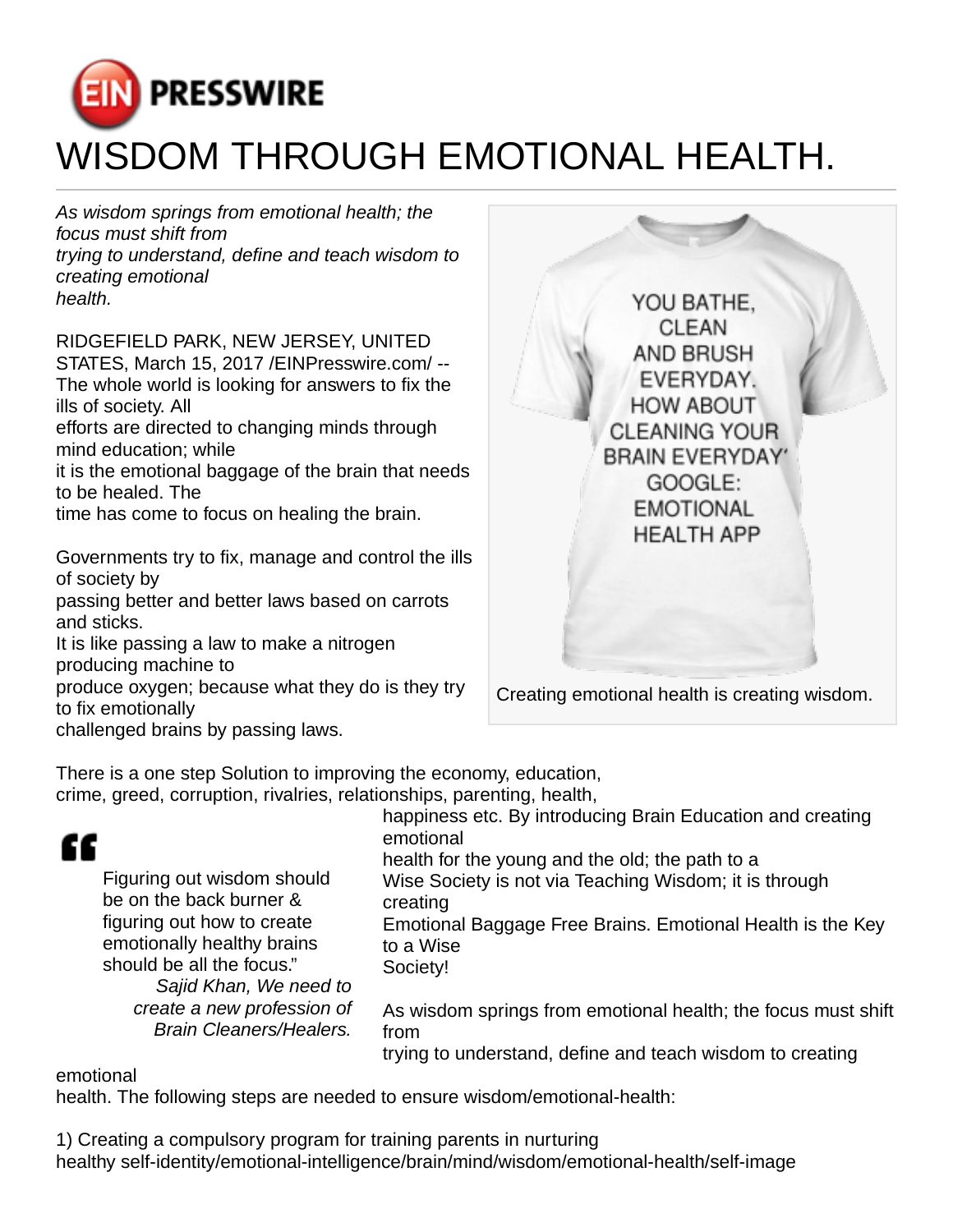in their young.

2) Create brain/mind/selfidentity/emotionalhealth/wisdom/emotional-intelligence inspectors/coaches who must track and guide/coach the brain/mind/self-identity development from birth onwards till the infant enters school.

3) Train teachers to detect and heal emotionally challenged self-identities of the young and the old students.

4) Create self-identity/wisdom/emotionalintelligence/self-image/happiness seminars for those older.

5) Create a whole new subject for all grade levels; that transforms brains and minds into super-emotionalhealth[/wisdom.](http://www.einpresswire.com/shareable-preview/FoZeH9Y9BTtt4VgL)

6) Our leaders must use the bully pulpit to wake up America to the damage that we are doing to our future generations by raising them on the false belief that each one is the best. Each must be raised as Tiger Woods' dad raised Tiger. He did not tell Tiger that Tiger is the best; he made Tiger become the best.

WHY WAIT FOR OLD AGE TO **BECOME WISE GET RID OF** YOUR WISDOM **BLOCKING EMOTIONAL BAGGAGE NOW?** GOOGLE: **EMOTIONAL HEALTH APP** Heal your brain and become wise.



An emotionally healthy self-image is all one needs to become wise.

7) Just as learning each extra subject like math and science; even painting and learning to play music adds extra brain power to the brain, similarly learning computer coding/programming adds extra power to the brain. Computer programming must be added as a compulsory subject for PreK-12 and beyond.

8) We create emotional health in our girls as we bring them up humble. We bring up our boys macho. It is the machoness in our boys that generates emotionally challenged brains that leads to all these ills of society. No wonder our girls are better in most fields compared to our boys. We must create a Wise Parenting law that ensures bring up both our girls and boys as humble as possible.

9) People struggle to get rid of their emotional problems without knowing that these problems are due to emotional baggage in their brains. We must create a whole new profession of Brain Cleaners; who will heal the emotional baggage.